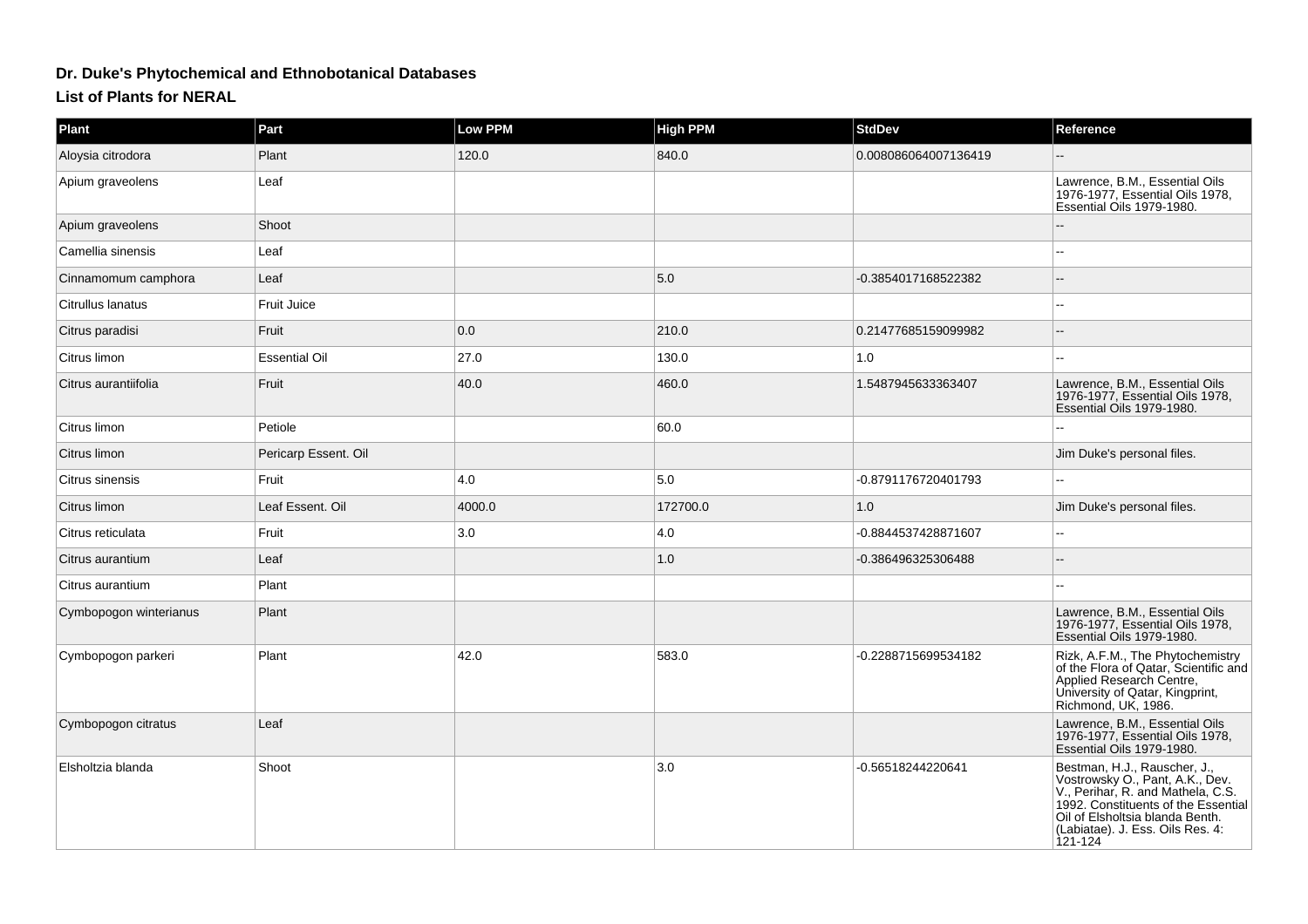| Plant                  | Part   | Low PPM | <b>High PPM</b> | <b>StdDev</b>        | Reference                                                                                                                                                                                                                                                                                             |
|------------------------|--------|---------|-----------------|----------------------|-------------------------------------------------------------------------------------------------------------------------------------------------------------------------------------------------------------------------------------------------------------------------------------------------------|
| Elsholtzia polystachya | Leaf   |         | 4.0             | -0.3856753689658006  | Mathela, C.S., Melkani, A.B.,<br>Bisht, J.C., Pant, A.K.,<br>Bestmann, H.J., Erler, J., Kobold, U.<br>Rauscher, J. and Vostrowsky, O.<br>1992. Chemical Varieties of<br><b>Essential Oils from Elsholtzia</b><br>polystachya from Two Different<br>Locations in India. Planta Medica<br>58: 376-379.  |
| Elsholtzia polystachya | Leaf   |         | 4.0             | -0.3856753689658006  | Mathela, C.S., Melkani, A.B.,<br>Bisht, J.C., Pant, A.K.,<br>Bestmann, H.J., Erler, J., Kobold, U.,<br>Rauscher, J. and Vostrowsky, O.<br>1992. Chemical Varieties of<br><b>Essential Oils from Elsholtzia</b><br>polystachya from Two Different<br>Locations in India. Planta Medica<br>58: 376-379. |
| Elsholtzia eriostachya | Shoot  |         | 390.0           | 0.6692873661428396   | Pant, A.K., Dev, V., Parihar, R.,<br>Mathela, C.S., Rauscher, J.,<br>Vostrowsky, O. and Bestmann,<br>H.J. 1992. The Essential Oil from<br>Elsholtzia eriostachya var. pusilla.<br>J. Ess. Oil Res. 4: 547-549.                                                                                        |
| Hedeoma drummondii     | Plant  | 36.0    | 2690.0          | 1.71381222286716     | Lawrence, B.M., Essential Oils<br>1976-1977, Essential Oils 1978,<br>Essential Oils 1979-1980.                                                                                                                                                                                                        |
| Hypericum perforatum   | Plant  | 0.35    | 6.3             | -0.7605971244477834  |                                                                                                                                                                                                                                                                                                       |
| Laurus nobilis         | Leaf   |         |                 |                      | Lawrence, B.M., Essential Oils<br>1976-1977, Essential Oils 1978,<br>Essential Oils 1979-1980.                                                                                                                                                                                                        |
| Lavandula angustifolia | Flower |         |                 |                      | Lawrence, B.M., Essential Oils<br>1976-1977, Essential Oils 1978,<br>Essential Oils 1979-1980.                                                                                                                                                                                                        |
| Lippia alba            | Plant  |         |                 |                      | Grenand, P., Moretti, C., and<br>Jacquemin, H. 1987.<br>Pharmacopees Traditionnelles en<br>Guyane. I'ORSTROM, Paris. 569<br>pp.                                                                                                                                                                       |
| Melissa officinalis    | Shoot  | 10.0    | 1100.0          | 2.9340769370161395   |                                                                                                                                                                                                                                                                                                       |
| Mentha x piperita      | Leaf   | 0.001   | 0.01            | -0.38676724089891473 | Duke, J. A. Writeups or information<br>summaries on approximately<br>2,000 economic plants, USDA,<br>ARS, Beltsville, MD 20705.                                                                                                                                                                       |
| Micromeria varia       | Shoot  |         | 190.0           | 0.031318472939093    | Pedro, L.G., et al. 1995.<br>Composition of the Essential oil of<br>Micromeria varia Benth. ssp.<br>thymoides (Sol. ex Lowe) Perez<br>var. thymoides, and endemic<br>species of the Madeira<br>Archipelago. flav. & Fragr. J. 10(3):<br>199-202.                                                      |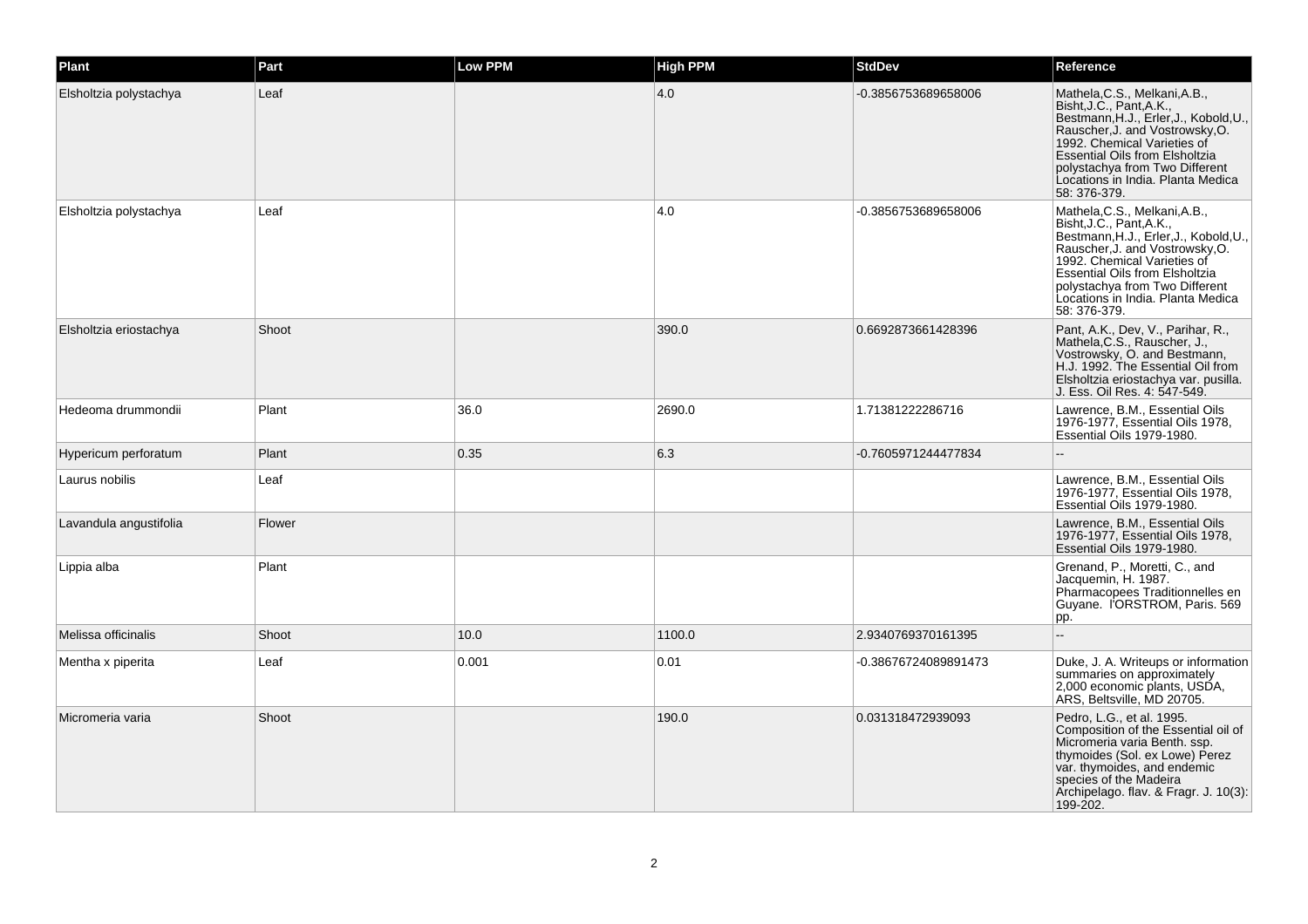| Plant                  | Part                 | Low PPM | <b>High PPM</b> | <b>StdDev</b>        | Reference                                                                                                                                                               |
|------------------------|----------------------|---------|-----------------|----------------------|-------------------------------------------------------------------------------------------------------------------------------------------------------------------------|
| Micromeria varia       | Shoot                |         | 190.0           | 0.031318472939093    |                                                                                                                                                                         |
| Monarda fistulosa      | Plant                | 24.0    | 589.0           | -0.22333948511387217 | Lawrence, B.M., Essential Oils<br>1976-1977, Essential Oils 1978,<br>Essential Oils 1979-1980.                                                                          |
| Monarda russeliana     | Plant                |         | 54.0            | -0.7166170499733925  | Lawrence, B.M., Essential Oils<br>1976-1977, Essential Oils 1978,<br>Essential Oils 1979-1980.                                                                          |
| Monarda punctata       | Plant                |         |                 |                      | List, P.H. and Horhammer, L.,<br>Hager's Handbuch der<br>Pharmazeutischen Praxis, Vols. 2-<br>6, Springer-Verlag, Berlin, 1969-<br>1979.                                |
| Myrtus communis        | Shoot                | 1.0     | $ 2.0\rangle$   | -0.5683722866724288  |                                                                                                                                                                         |
| Ocimum gratissimum     | Flower               | 466.0   | 695.0           | 1.0                  | Charles, D.J. and Simon, J.E.<br>1992. A New Geraniol Chemotype<br>of Ocimum gratissimum L. J. Ess.<br>Oil Res. 4: 231-234.                                             |
| Ocimum basilicum       | Plant                |         | 5.0             | -0.761795742829685   | Die Nahrung. Pino, J., Rosado, A.,<br>Goire, I., Roncal, E., and Garcia, I.<br>1993. Analysis of the Essential Oil<br>from Cuban Basil. Die Nahrung<br>37:(5): 501-504. |
| Ocimum tenuiflorum     | Plant                | 350.0   | 3150.0          | 2.137938727232355    | ż.                                                                                                                                                                      |
| Ocimum basilicum       | Leaf Essent. Oil     |         | 1000.0          | $-1.0$               |                                                                                                                                                                         |
| Ocimum basilicum       | Shoot Essent. Oil    |         | 2000.0          |                      |                                                                                                                                                                         |
| Ocimum gratissimum     | Leaf                 | 150.0   | 210.0           | -0.32930303357193585 | Charles, D.J. and Simon, J.E.<br>1992. A New Geraniol Chemotype<br>of Ocimum gratissimum L. J. Ess.<br>Oil Res. 4: 231-234.                                             |
| Pelargonium roseum     | Shoot                |         | 18.0            | -0.517334775216129   |                                                                                                                                                                         |
| Pelargonium graveolens | <b>Essential Oil</b> | 2.0     | 12.0            | $-1.0$               |                                                                                                                                                                         |
| Petroselinum crispum   | Leaf                 |         | $\vert$ 2.9     | -0.3859763862907193  |                                                                                                                                                                         |
| Pimenta racemosa       | Leaf                 | 0.0     | 11080.0         | 2.645295440851897    |                                                                                                                                                                         |
| Rosa damascena         | <b>Essential Oil</b> |         |                 |                      |                                                                                                                                                                         |
| Salvia sclarea         | Plant                | 0.4     | 340.0           | -0.4529210059550321  | Flavour and Fragrance Journal, 6:<br>154.                                                                                                                               |
| Telosma cordata        | Flower               |         | 71.0            | $-1.0$               | K. Furukawa, T. Arai, S.<br>Hashimoto, (1993); Volatile<br>components of Telosma cordata<br>Merrill flowers, Flavour Fragr. J.,<br>Vol 8, 221-223.                      |